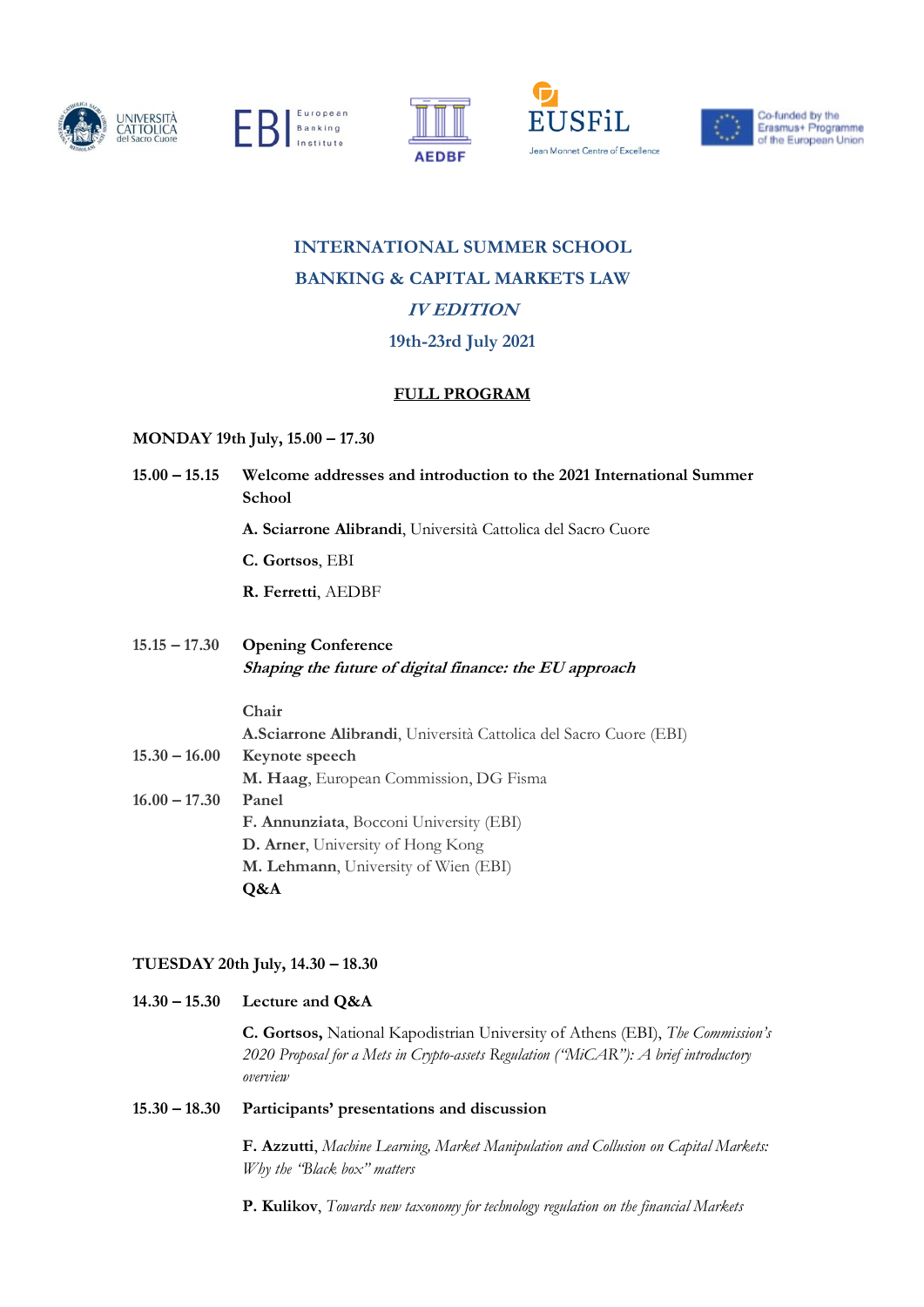**G. S. Prestipino**, *Improving bank governance within the Single Supervisory Mechanism – The ECB's phantom power to remove board members*

**J. De Smet**, *Regulating systemically important financial institutions: the designation question*

# Discussants: **M. C. Del Barrio Arleo, M. Gargantini, C. Gortsos, J. Gren, E. Macchiavello**

#### **WEDNESDAY 21st July, 14.30 – 18.30**

#### **14.30 – 15.30 Lecture and Q&A**

**V. Colaert**, KU Leuven (EBI), *A cross-sectoral approach to financial regulation: conduct of business rules*

#### **15.30 – 17.30 Participants' presentations and discussion**

**M.D. Repiquet,** *Classification of investor in collective portfolio management*

**C. Borgogna**, *Financial regulation through the prism of relational contract theory: a matter of substantial relationship, normative approach, and practical feasibility*

**S. Stefaniak**, *For whom the fiduciaries disclose? Disclosure as a regulatory tool to foster institutional investor engagement*

Discussants: **P. Lucantoni, U. Malvagna, A. Perrone**

#### **17.40 – 18.30 Lecture and Q&A**

**J. Binder,** Eberhard-Karls-Universitaet Tuebingen (EBI)**,** *CCPs: Prudential Regulation and Resolution*

#### **THURSDAY 22nd July, 14.30 – 18.30**

**14.30 – 15.30 Lecture and Q&A**

**T. Troeger**, Goethe University Frankfurt (EBI), *Can Green Finance Work?* 

#### **15.30 – 17.30 Participants' presentations and discussion**

**T. Bussani,** *The EU green bond market: which hybridization between international private regulations and financial law?*

**M. Obst**, EU *Financial Services Regulation and the Increasing Influence of Environmental Law – Assessing the Institutional Readiness to apply the Precautionary Principle*

**S. Pantos,** *The great Lockdown scenario: Evaluating macroprudential measures and policy responses to Covid-19 for the European banking sector*

Discussants: **F. Annunziata, M. Siri, A. Smolenska**

#### **17.40 – 18.30 Lecture and Q&A**

**F. Annunziata,** Bocconi University (EBI), *Credit funds regulation in the EU and the debate on NPLs and AMCs*